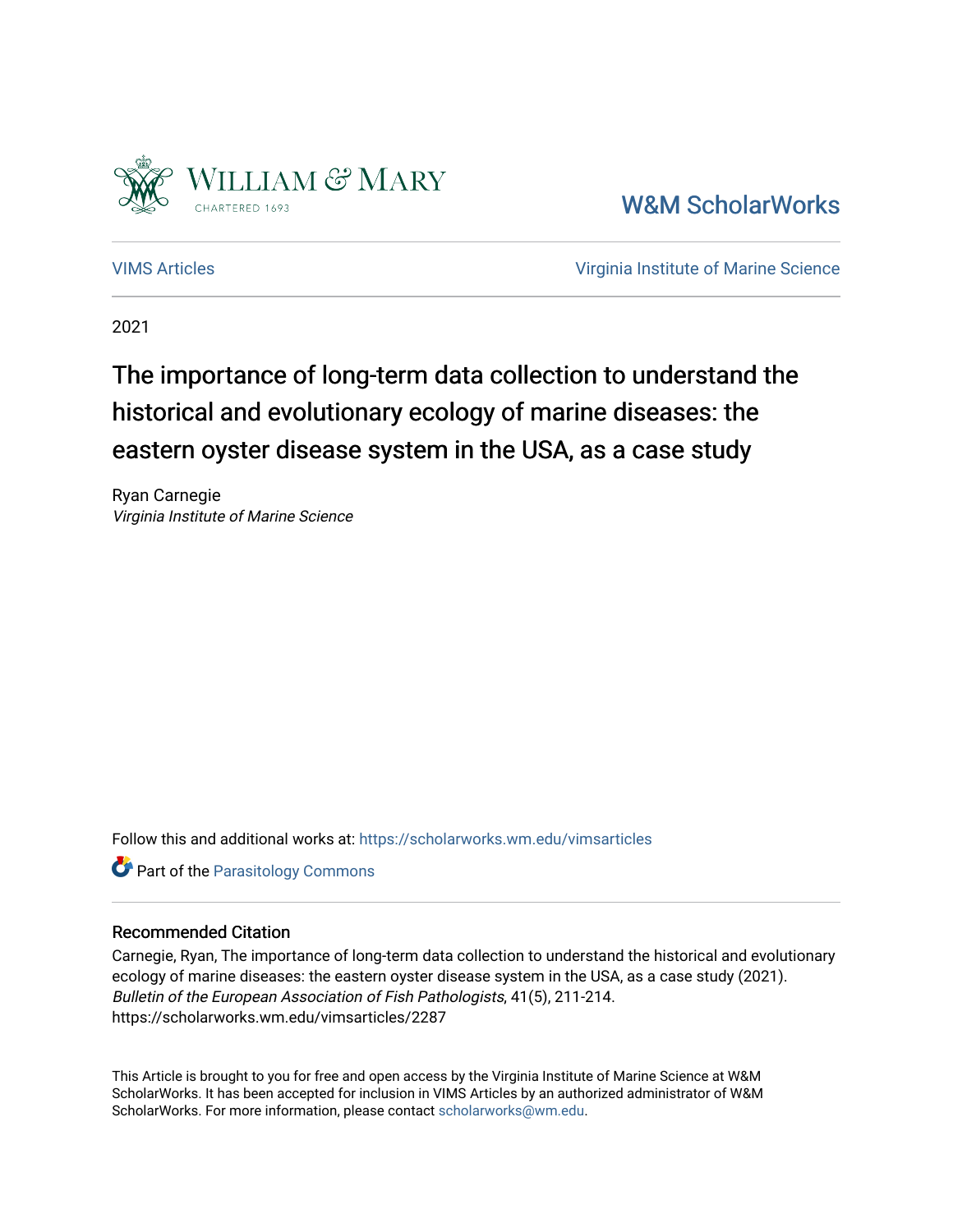#### EXPERT OPINION

The importance of long-term data collection to understand the historical and evolutionary ecology of marine diseases: the eastern oyster disease system in the USA, as a case study

## R. B. Carnegie\*

*Virginia Institute of Marine Science, William & Mary Gloucester Point, Virginia, USA*

The epizootics in eastern oysters, *Crassostrea virginica*, of haplosporidiosis or "MSX" disease caused by *Haplosporidium nelsoni,* and perkinsosis or "dermo" disease caused by *Perkinsus marinus,* were two of the most significant marine disease events of the last century. *Haplosporidium nelsoni*, a protozoan parasite native to Asian populations of the Pacific oyster *Crassostrea gigas*, emerged in Delaware Bay in 1957 and Chesapeake Bay in 1959 (Andrews, 1962; Haskin et al., 1966), and in the decades that followed caused major mortality events from the Mid-Atlantic region of the USA to Atlantic Canada. *Perkinsus marinus* is a native pathogen, also a protozoan, that had always been present in southern US (and Mexican) Atlantic and Gulf waters as far north as the Chesapeake Bay region; it dramatically intensified in its activity and impacts in the mid-1980s, however, causing reduction and loss of oyster populations from the Chesapeake Bay region north to the New England region of the USA as it expanded its range rapidly northward (Burreson and Andrews, 1988; Ford, 1996). The ecological and economic damage caused by the depletion of oyster resources, disease compounding the effects of more than a century of over-harvesting, produced substantial despair with regard to the future prospects for improvement in *C. virginica* resources. C. Ronald Franks, the Secretary of Natural Resources of the Chesapeake Bay region state of Maryland, USA, included the following words in a statement to the Sub-Committee on Fisheries Conservation, Wildlife and Oceans, of the Committee on Resources, US House of Representatives (October 14, 2003, Annapolis, Maryland, USA; serial no. 108-67):

*The oyster diseases Dermo and MSX are a dominant influence, and unless they are substantially controlled--and no evidence suggests that they can be--the trend and the outlook for the native oyster [i.e., C. virginica] is bleak. There is little reason for optimism and even less evidence that we are making any progress in defeating these oyster diseases.*

As early as the 1980s, serious consideration was given to introducing *C. gigas* to the Chesa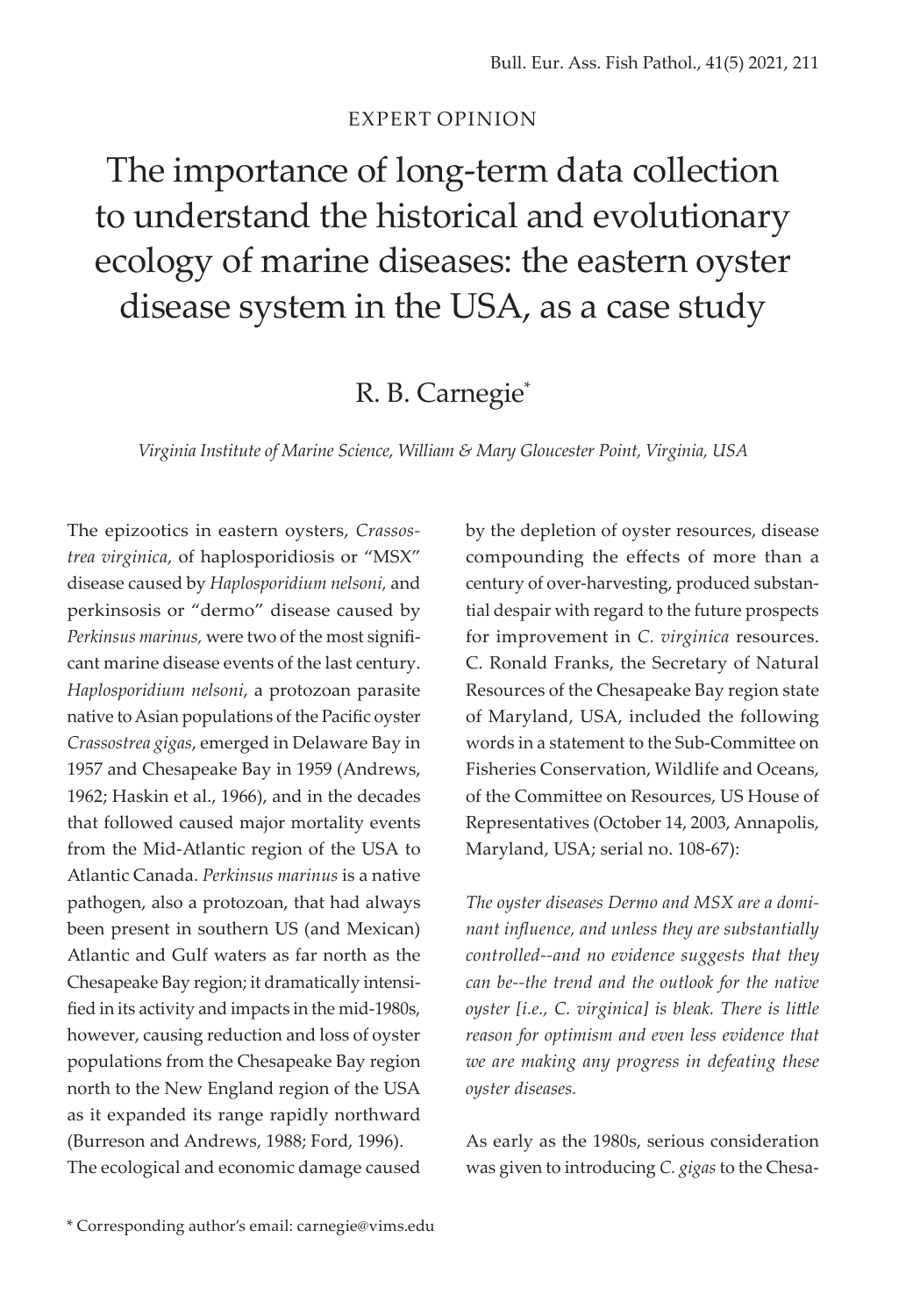peake Bay, and the states of Maryland and Virginia with the US Army Corps of Engineers came very close to introducing Asian oyster species *Crassostrea ariakensis* to the Chesapeake Bay in the early 2000s (National Research Council, 2004). Around the same time introduction of *C. ariakensis* was being explored, "terraforming" of Chesapeake Bay with disease-resistant, hatchery produced, domesticated lines of native *C. virginica* to "genetically rehabilitate" flawed natural populations was also proposed (Allen et al., 2003). That these potential interventions were appealing to proponents reflected a deep lack of optimism that *C. virginica* populations would ever begin to recover naturally, and this lack of optimism was, at least on the surface, not unfounded: after a half-century of exposure to *H. nelsoni*, and perhaps centuries, if not millennia, of exposure to *P. marinus*, oyster resources were in a worse state than ever. On what basis should there be any hope for improvement by natural processes?

The recent revelation that the 1980s intensification of *P. marinus* was due to the emergence and rapid dispersal of a hypervirulent *P. marinus* phenotype, which hypothetically arose due to alteration of the adaptive landscape for *P. marinus* through the earlier anthropogenic introduction of *H. nelsoni* (Carnegie et al., 2021), brings new perspective to much of this history of oyster diseases. There are important implications for our understanding of the trajectory of *C. virginica* resources; for approaches to their management and restoration; and beyond the *C. virginica*-*P. marinus* system, for understanding diseases of important marine resource

species world-wide. I describe some of these implications in the paragraphs below.

First, the nadir for *C. virginica* is not exactly what we thought it was. The status of the *C. virginica -P. marinus* relationship between the mid-1980s and the early 2000s did not represent a continuing and deepening failure of the host in its interaction with a long-established pathogen, an assumption behind both the non-native oyster introduction and genetic rehabilitation paradigms that were presented as solutions for the "oyster problem". Rather, it reflected an entirely new interaction between the oyster host and a pathogen that had changed dramatically in its engagement with the host: shortening its life cycle, infecting different tissues, and generally attacking its host far more intensely, and killing its host far more quickly, than it ever had in the past (Carnegie et al., 2021). Clear signs of any evolutionary response by *C. virginica* to this continuing parasitic challenge were absent in those years. Furthermore, physical modeling suggesting lower salinity areas of low infection by both *H. nelsoni* and *P. marinus* were key sources of oyster larval recruitment (North et al., 2005) reinforced earlier suggestions that resistance would be unlikely to develop because of the dominant contributions of low salinity oyster populations with no exposure or adaptation to diseases to reproduction in these systems. We now realise from analyses drawing on long-term monitoring that resistance to *H. nelsoni* was becoming established by the 1990s, if not earlier, even in higher salinity areas of Chesapeake Bay (Carnegie and Burreson, 2011), as it had before in Delaware Bay (Haskin and Ford, 1979). But for *P. marinus*, time, and oyster generations (an oyster generation conceivably being two years, Hedgecock, 1994), would need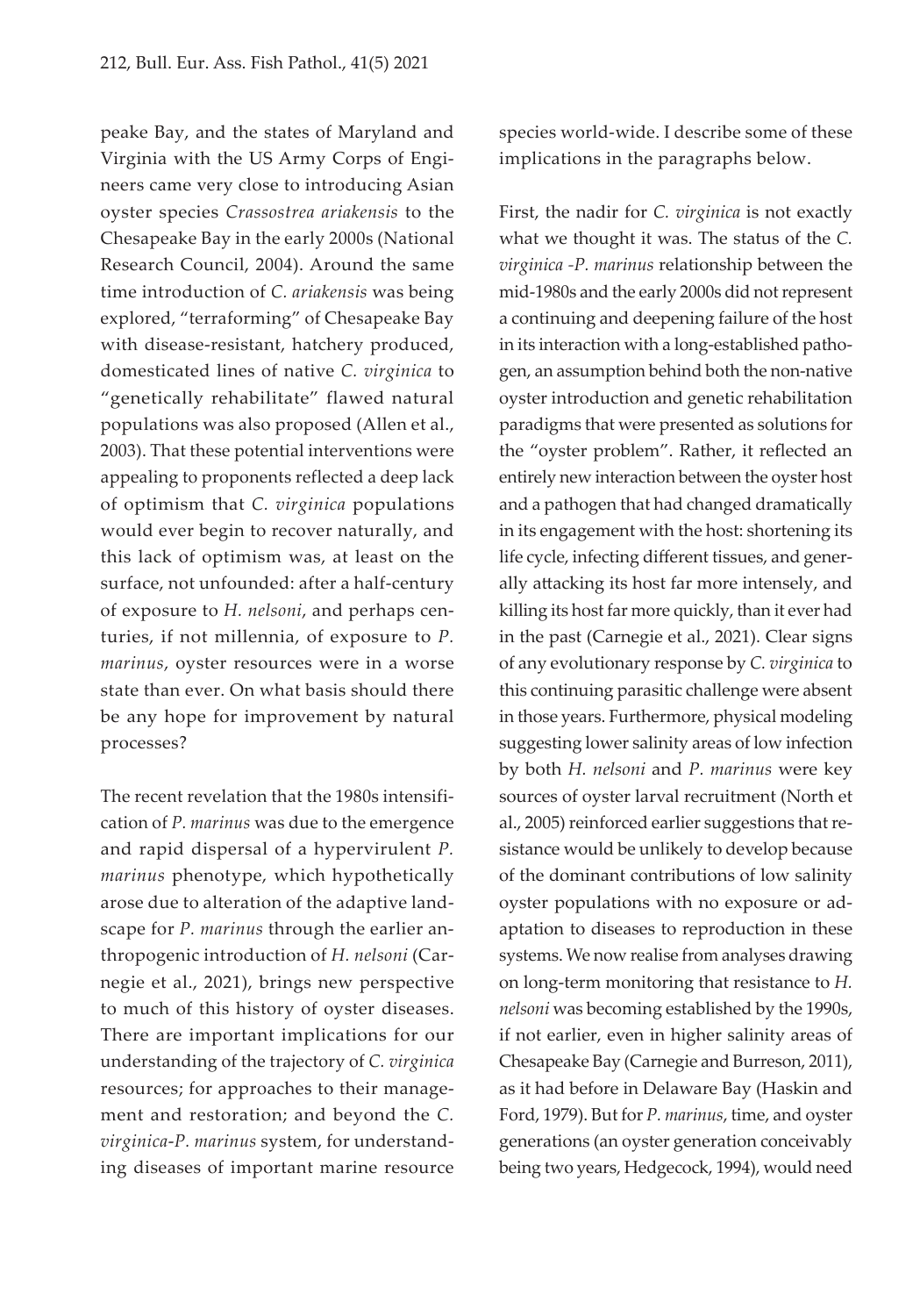to pass before an adaptative response to hypervirulent *P. marinus* could develop and become widely manifest.

Second, the improvements in oyster populations in recent years should be viewed as at least potentially reflecting resistance and/or tolerance evolution with regard to *P. marinus*  compounding the positive effects of increasing resistance to *H. nelsoni*—an adaptive response beginning to be expressed. We know precisely from oyster adaptation to *H. nelsoni* that oyster populations are not functioning in a way that precludes resistance (or tolerance) evolution against *P. marinus*. It is not only oysters in low salinity, disease-free areas that are reproducing; oysters in higher salinity, disease-intense waters must be reproducing as well (Carnegie and Burreson, 2011), and selection should favor those capable of living longer, to greater fecundities, with more opportunities in living longer to pass on genes underlying resistance. Annual surveys indicate that oyster abundance indeed is increasing region-wide (e.g., Maryland Department of Natural Resources, 2018, Southworth and Mann, 2021). While this increase is popularly attributed to success in oyster restoration, particularly the adoption of very large projects conducted at the scale of small tributaries as a preferred strategy, it difficult to imagine a relatively small number of even large restoration projects driving an oyster increase at the vast 300-km scale of the Chesapeake Bay estuary. Other evidence points directly to oyster adaptation, including decreases in oyster mortality despite continued intense *P. marinus* infection pressure that are evident in the long-term monitoring data (e.g., Southworth and Mann, 2021), and indications of increased gonadal area indices

and oocyte densities in *P. marinus*- and *H. nelsoni*-endemic oyster populations in the Virginia part of Chesapeake Bay beginning around 2003 (Huey, 2018). With such signs of oyster adaptation emerging, resource managers should strive to harness this adaptation to greatest effect. Incorporating sanctuaries from harvest, for example, into management paradigms to promote continued adaptation on the part of the oyster should be part of this. However, we should also reconsider the scale of oyster restoration: not just focusing large-scale efforts on a few tributaries at a time, but engaging communities to expand restoration activity as broadly as possible to harness oyster adaptation across the full spatial and geographic extent at which it is occurring.

Finally, the *C. virginica-H. nelsoni-P. marinus* system highlights the importance of longterm monitoring for understanding ecological and evolutionary dynamics in all our disease systems as they play out over decades. This is a point that was made earlier in another recent forum, the ICES Workshop on Emerging Mollusc Pathogens (ICES, 2019), but it deserves mention here too as an area warranting priority attention. Without long-term perspective on key disease metrics such as prevalence and intensity profiles over some degree of space, it is impossible to ascertain patterns of change that could be relevant to control of important diseases. Without additional perspective on relevant host and environmental factors that may be important, such as host abundance or density or demographics, and water temperature, salinity, and so on, it may be difficult to interpret, and construct hypothesis concerning, epizootiological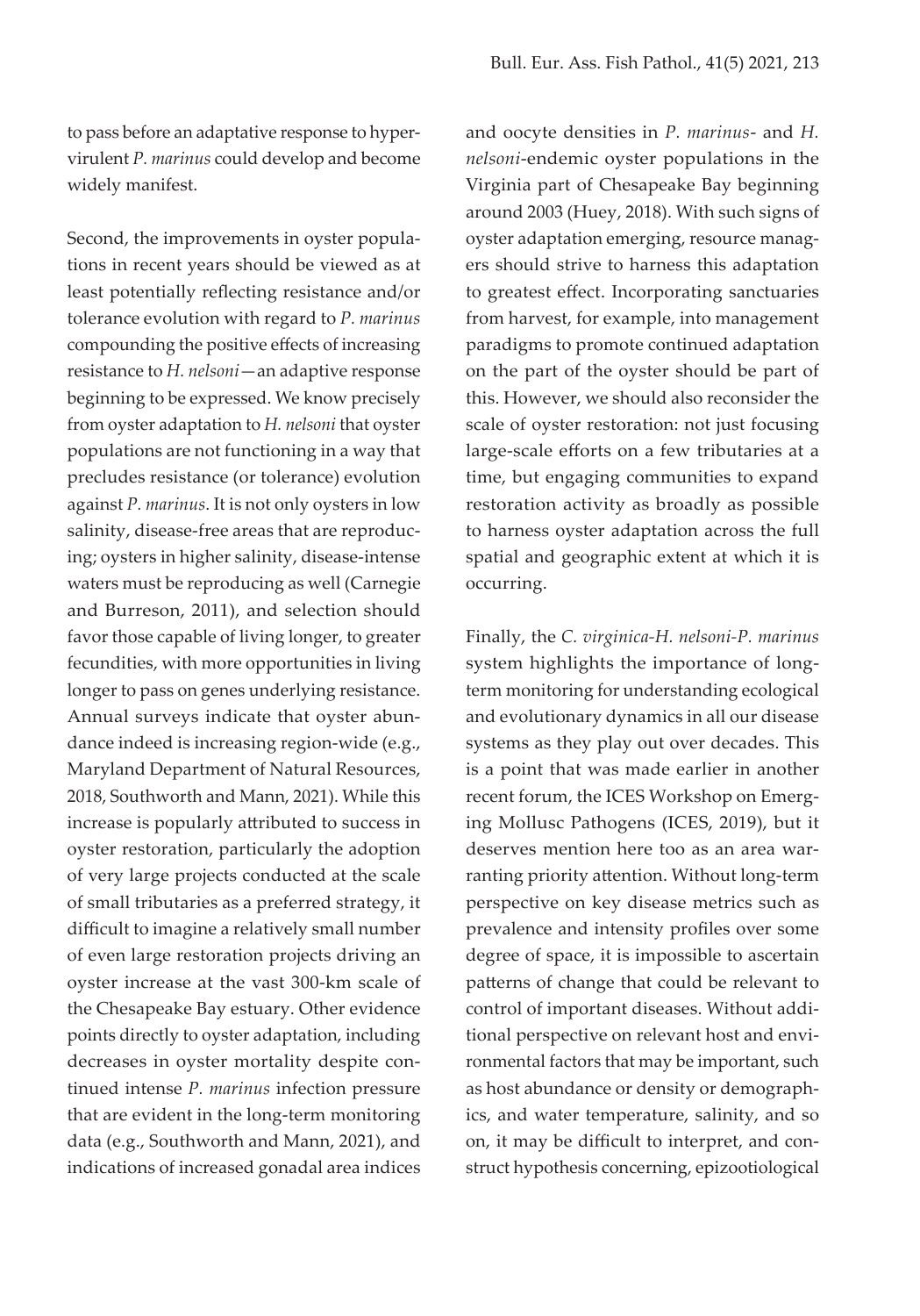patterns that may emerge. Yet the lesson of the oyster disease system in the eastern USA is that these relationships are dynamic, and important changes may be occurring that we should understand if we are to successfully manage aquatic diseases as effectively as we must. While it is just not feasible to collect highly granular data across all our important host-pathogen systems wherever they occur, we might envision identifying networks of key populations or sites that can be more intensively evaluated over time; partnering more effectively with fisheries agencies and other resource managers and with commercial interests to pursue and integrate key perspective on host populations; and integrating environmental data collection with oceanographic and meteorological observations at different scales to allow for modelling of system function under changing climate. This will allow the relative roles of environmental drivers of change to be better understood, providing an important backdrop against which evolutionary dynamics might be inferred.

As aquaculture in particular grows in importance as a source of sustenance for growing human populations, and as global change including to marine and freshwater aquatic environments intensifies, we are not expanding efforts fast enough to understand disease dynamics in cultured and wild systems under this dynamic change. In fact, disease surveillance often has eroded relative to activity in the past. The case study of *P. marinus* and *H. nelsoni* in *C. virginica* is useful in underscoring the importance of intensive and longterm disease surveillance, and in providing a template for how we may similarly view other systems.

#### **Acknowledgements**

The author is most grateful to the organisers of the EAFP's 20<sup>th</sup> International Conference on Diseases of Fish and Shellfish for the invitation to give this presentation. This is contribution 4071 of the Virginia Institute of Marine Science, William & Mary.

#### **References**

- Allen SK, Brumbaugh R and Schulte D (2003). Terraforming Chesapeake Bay. *VA Marine Resource Bulletin* **35(1)**, 2-8.
- Andrews JD (1962). Oyster mortality studies in Virginia IV. MSX in James River public seed beds. *Proceedings of the National Shellfish Association* **53**, 65-84.
- Burreson EM and Andrews JD (1988). Unusual intensification of Chesapeake Bay oyster diseases during recent drought conditions. Proceedings of the Oceans '88 Conference, Baltimore, Maryland, USA, pp. 799-802.
- Carnegie RB and Burreson EM (2011). Declining impact of an introduced pathogen: *Haplosporidium nelsoni* in the oyster *Crassostrea virginica* in Chesapeake Bay. *Marine Ecology Progress Series* **432**, 1-15.
- Carnegie RB, Ford SE, Crockett RK, Kingsley-Smith PR, Bienlien LM, Safi LSL, Whitefleet-Smith LA and Burreson EM (2021). A rapid phenotype change in the pathogen *Perkinsus marinus* was associated with a historically significant marine disease emergence in the eastern oyster. *Scientific Reports* **11**, 12872.
- Ford SE (1996). Range extension by the oyster parasite *Perkinsus marinus* into the northeastern United States: response to climate change? *Journal of Shellfish Research* **15**, 45-56.
- Haskin HH and Ford SE (1979). Development of resistance to *Minchinia nelsoni* (MSX) mortality in laboratory-reared and native oyster stocks in Delaware Bay. *Marine Fisheries Review* **41**, 54-63.

Haskin HH, Stauber LA and Mackin JA (1966).